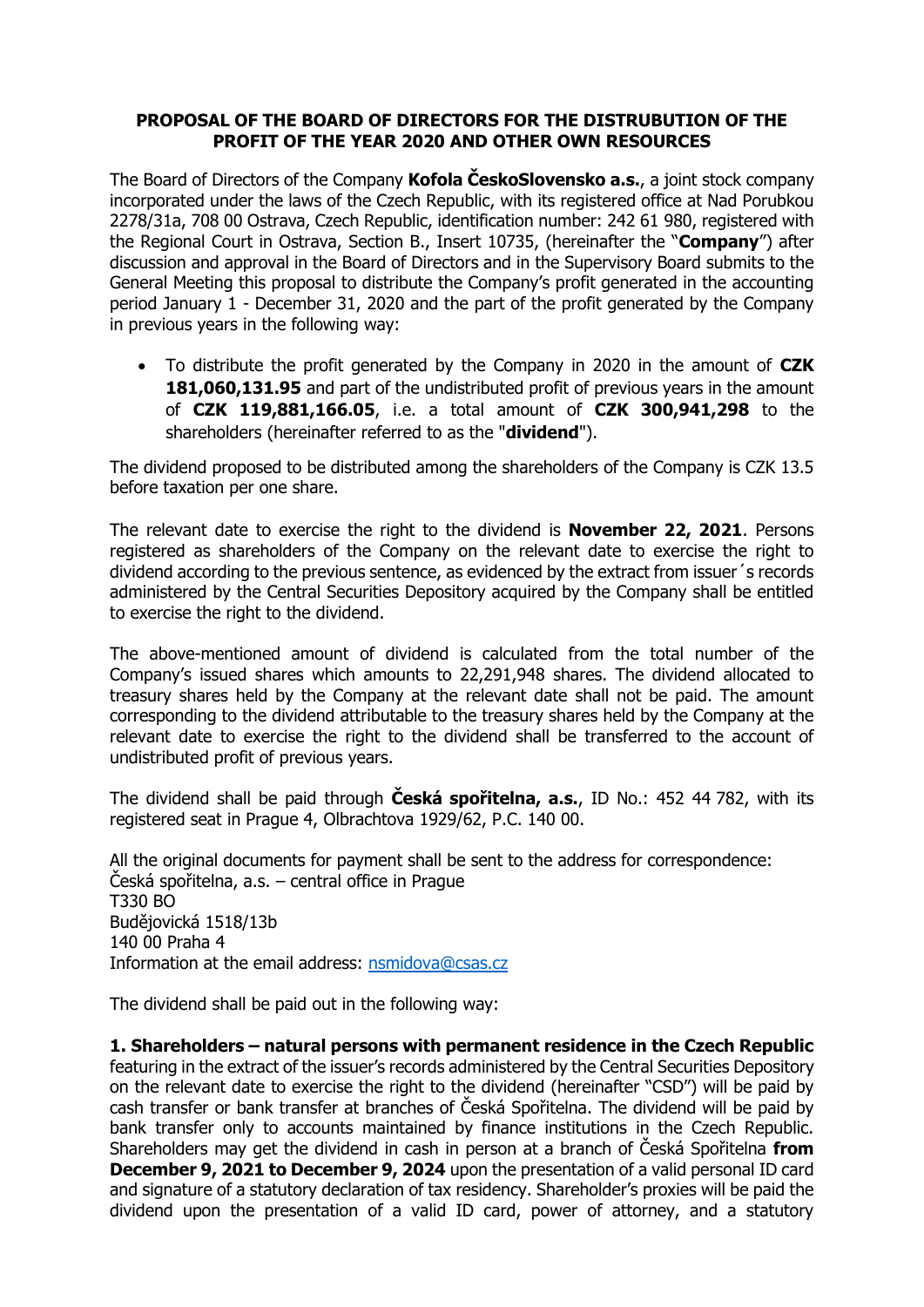declaration of tax residency unless the declaration is included in the presented power of attorney. If the total amount before taxation of the paid dividend is superior to 10 000 (in words: ten thousand Czech Koruna), the signatures of the shareholder or the principal on the power of attorney and statutory declaration of the tax residency shall be notarized. Česká spořitelna will also make the payment by bank transfer upon a properly completed "Application" form published on the Company's website https://investor.kofola.cz/dividendy/, which the shareholder delivers by mail to the address of service of Česká spořitelna stated above. A properly completed Application may also be delivered electronically to Česká spořitelna contact e-mail: vyplatadividend@csas.cz. The shareholder must affix his/her qualified electronic signature or a recognised electronic signature within the meaning of Section 6 of Act No. 297/2016 Coll.

**2. Shareholders – legal entities with registered office in the Czech Republic** featuring in CSD will be paid the dividend after sending their bank details in writing (name of the financial institution in the Czech Republic including its code and address; account number; variable symbol; specific symbol). The document featuring these data must include notarized signatures of the shareholder's statutory bodies. The shareholder shall also present an extract of the Commercial Register not older than 3 (three) months printed out from the justice.cz website, a statutory declaration of residency and a current extract from the register of beneficial owners in accordance with Sec. 53 par. 2 of the Act No. 37/2021 Coll., on the register of beneficial owners, not older than 1 (one) month in order to prove that the shareholder has registered the beneficial owner. Upon the delivery of the data, Česká Spořitelna will pay the dividend by bank transfer to the account given by the shareholder and ensures the issuance and delivery of a certificate of the payment of the dividend if requested by the legal entity.

**3. Shareholders – natural persons with permanent residence outside the Czech Republic and legal entities with registered office outside the Czech Republic** will be paid the dividend after sending their bank details in writing (name of the financial institution in the Czech Republic; in the case of legal entities, name of the financial institution in the Czech Republic or abroad including its code and address; account number; variable symbol; specific symbol). These persons/entities are obliged to present the foreign entity's declaration of beneficial ownership; certificate of tax domicile made in writing; and statutory declaration of residency. All documents mentioned in this paragraph shall be signed by persons entitled to handle the dividends based on the extract of the relevant commercial or other register or based on a certificate by foreign notary or registered officer; their signatures must be notarized and authenticated by a higher authority if required by the Czech legislation for official documents issued in the relevant country. If the above-mentioned confirmations of tax domicile are issued in a language other than Czech or Slovak, they must be presented by the shareholder together with an official translation of the documents into Czech; the costs of the translation shall be covered by the shareholder. The document featuring the bank details is exempt from this requirement if it is in English. If the shareholder fails to present the abovementioned documents, i.e. the certificate of tax domicile; the foreign entity's declaration of beneficial ownership; and the statutory declaration of residency by January 18, 2022, a withholding tax in the amount set by applicable Czech legislation will apply; natural persons with permanent residency in the Slovak Republic pursuant to CSD will also be subject to 15 % withholding tax if Česká Spořitelna has not been delivered materials for the calculation of the tax by the above-mentioned date.

**4. Shareholders represented by custodians of securities or participants maintaining a derivative registry** (hereinafter the "Custodian") are required to send their banking details in writing (name of the financial institution in the Czech Republic; its code and address; account number; variable symbol; specific symbol) and furthermore, for the Czech legal entities a current extract from the register of beneficial owners in accordance with Sec. 53 par. 2 of the Act No. 37/2021 Coll., on the register of beneficial owners not older than 1 (one) month in